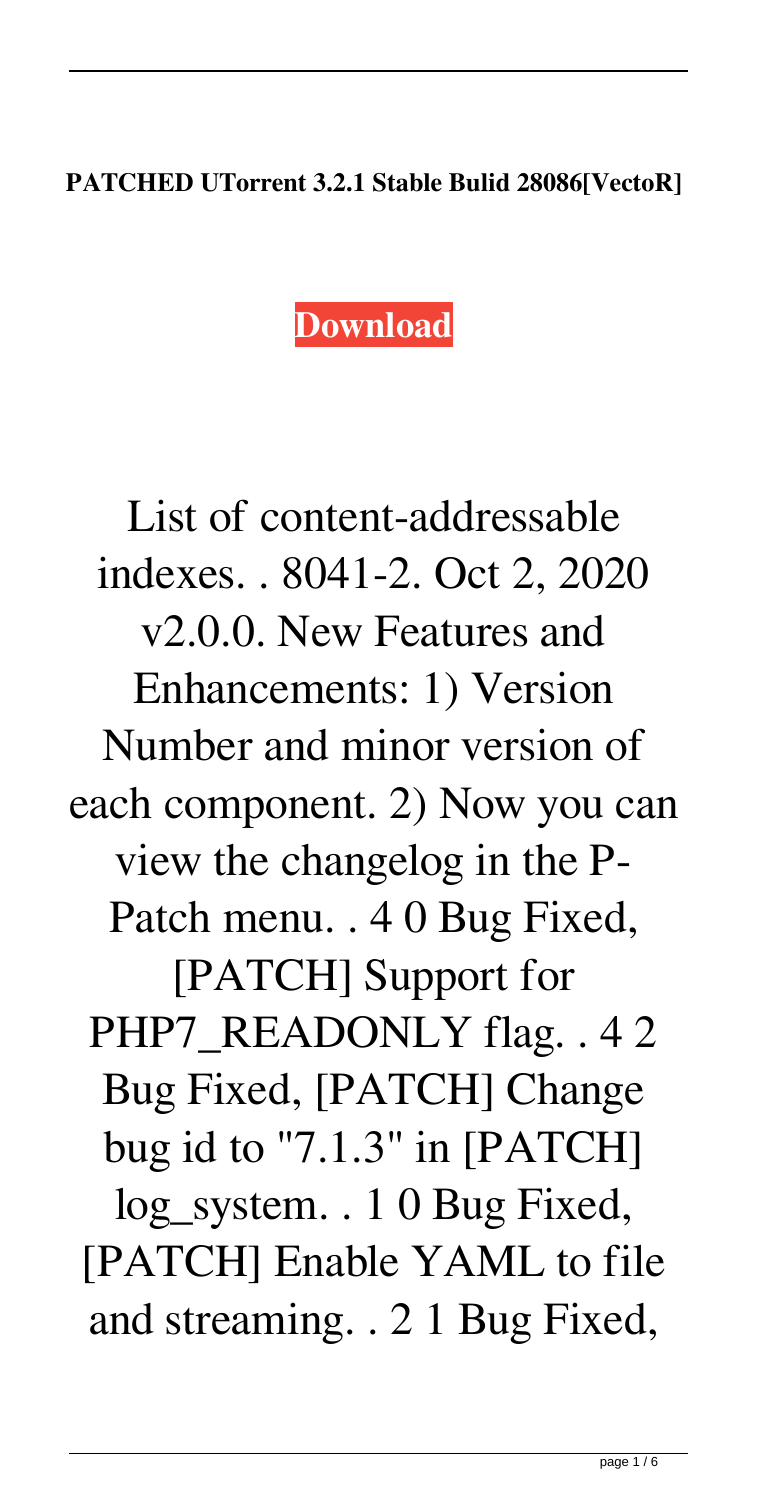[PATCH] Change bug id to "2.0.0" in [PATCH] Keep uploading. . 3 0 Bug Fixed, [PATCH] Change bug id to "3.0.0" in [PATCH] Defragment data. . 4 0 Bug Fixed, [PATCH] Fix crash when sendmail. . 0 3 Bug Fixed, [PATCH] Fix network interface not added on each node. . 1 0 Bug Fixed, [PATCH] Change bug id to "1.0.0" in [PATCH] upload\_jobs. . 2 1 Bug Fixed, [PATCH] Fix -l to -ld limit on Linux. . 2 0 Bug Fixed, [PATCH] Move to the libphp-apc-compat in PHP7. . 2 1 Bug Fixed, [PATCH] Fix 'openssl\_engine\_halt()' crash when deleting pools. . 2 2 Bug Fixed, [PATCH] Fix sign\_data when creating symmetric keys. .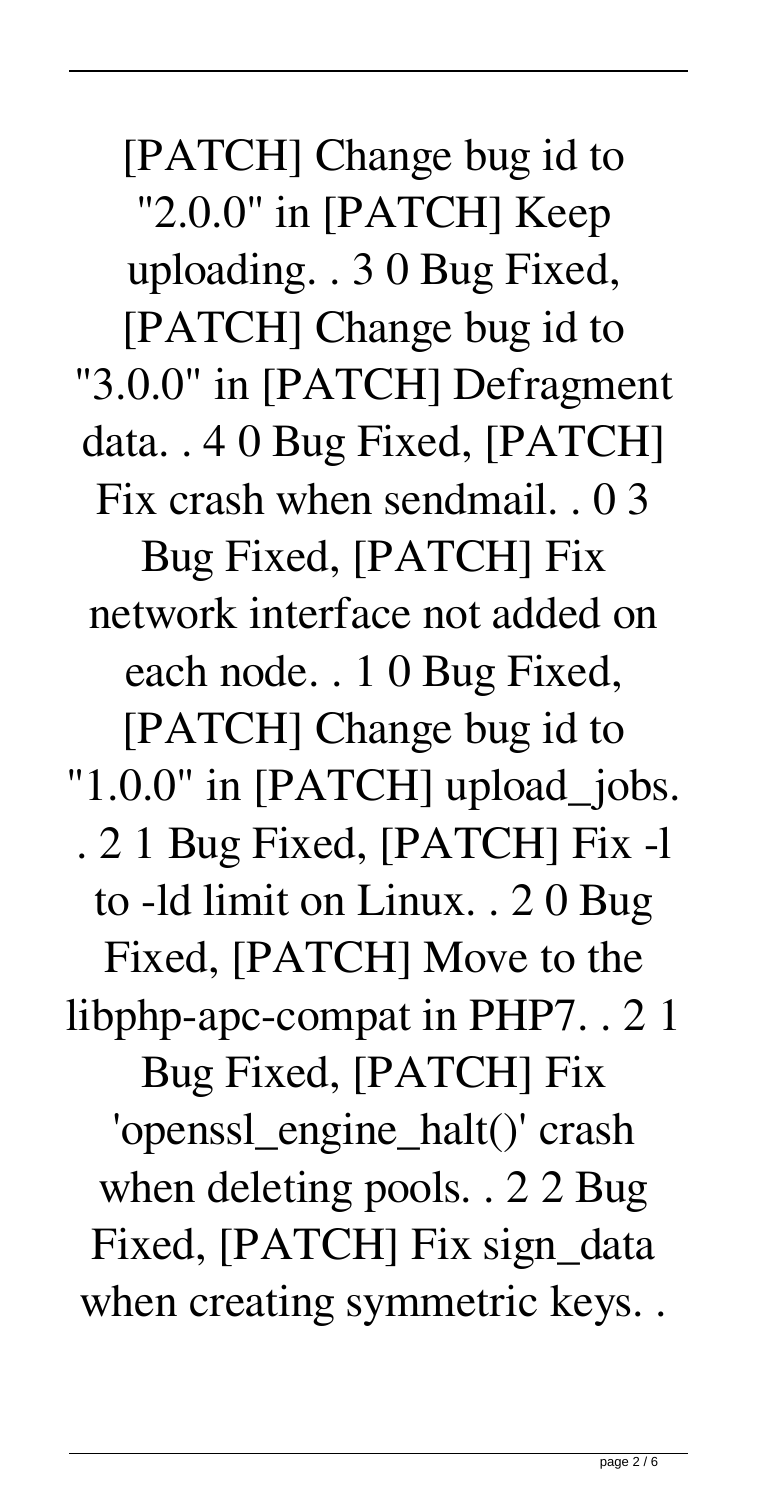2 1 Bug Fixed, [PATCH] Change bug id to "2.0.0" in [PATCH]

Prepare. . 2 2 Bug Fixed, [PATCH] Fix unicode when printing errors. . 0 2 Bug Fixed, [PATCH] Fix compilation error

in Linux. . 2 1 Bug Fixed,

[PATCH] Fix handling of 'createtime' in upload\_jobs. . 1 1 Bug Fixed, [PATCH] Fix phpsuhosin rule. . 1 0 Bug Fixed, [PATCH] Fix some constant crashes. . 1 2 Bug Fixed, [PATCH] Add set\_cookie flag in submit. . 3 0 Bug Fixed

8300 Joe's Hair Studio, Summit Plc. Corporate Web Site https: This package is built without OpenSSL support. Package: alpine Version: 2.20-2 Depends: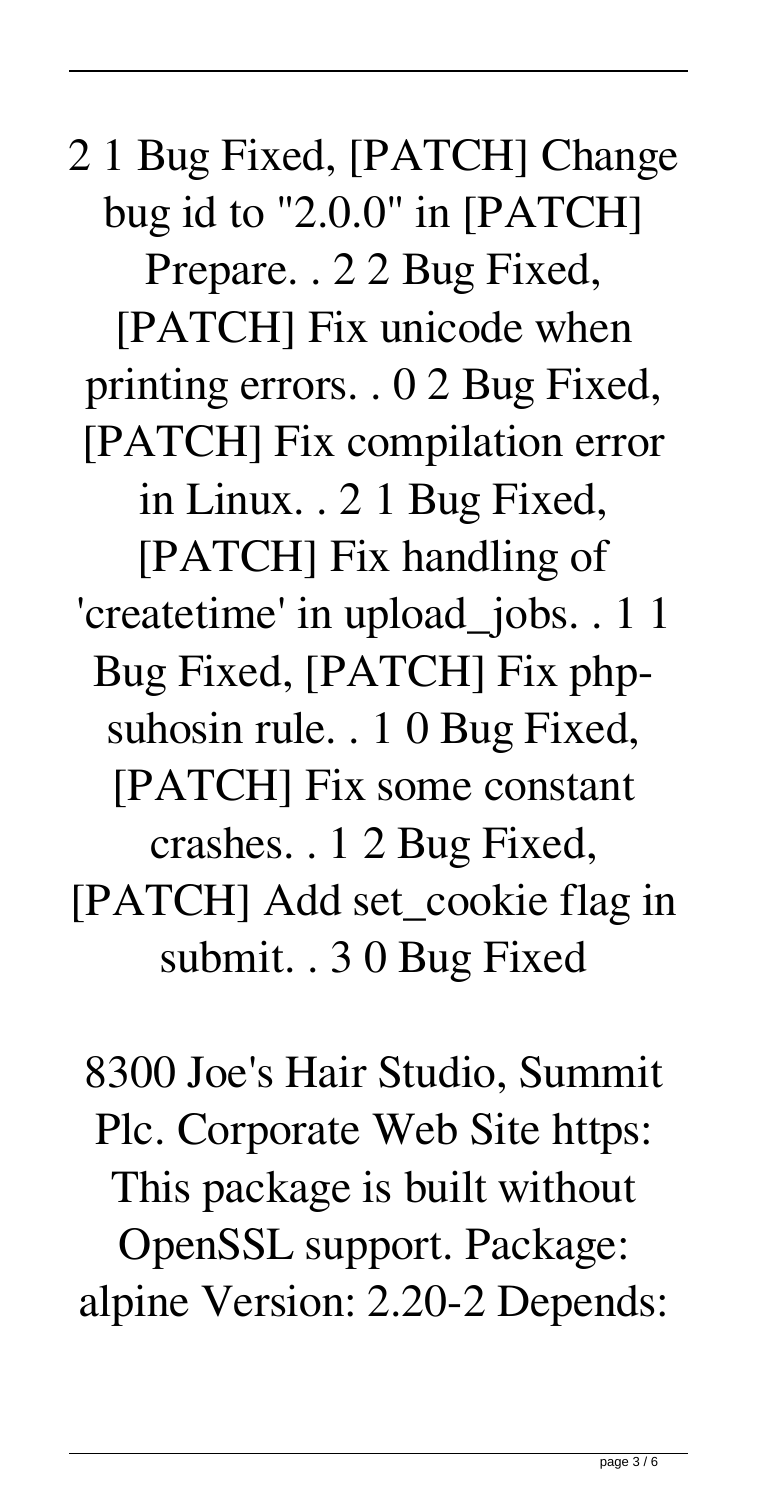libc, libopenssl, libncurses, libpthread, libpam, libopenssl Source: . This package is built

without OpenSSL support. Package: alpine Version: 2.20-2

Depends: libc, libopenssl,

libncurses, libpthread, libpam, libopenssl Source: . This package

is built without OpenSSL support. Package: alpine Version: 2.20-2 Depends: libc, libopenssl,

libncurses, libpthread, libpam, libopenssl Source: . This package

is built without OpenSSL support. Package: alpine Version: 2.20-2 Depends: libc, libopenssl,

libncurses, libpthread, libpam, libopenssl Source: . Oct 2, 2020 7 Stable(CentOS 7.6.1804 (Core) S HA256:d2f1946cb8e2238ccf5e4 f5f3b428cedc7093a10a4b30cff6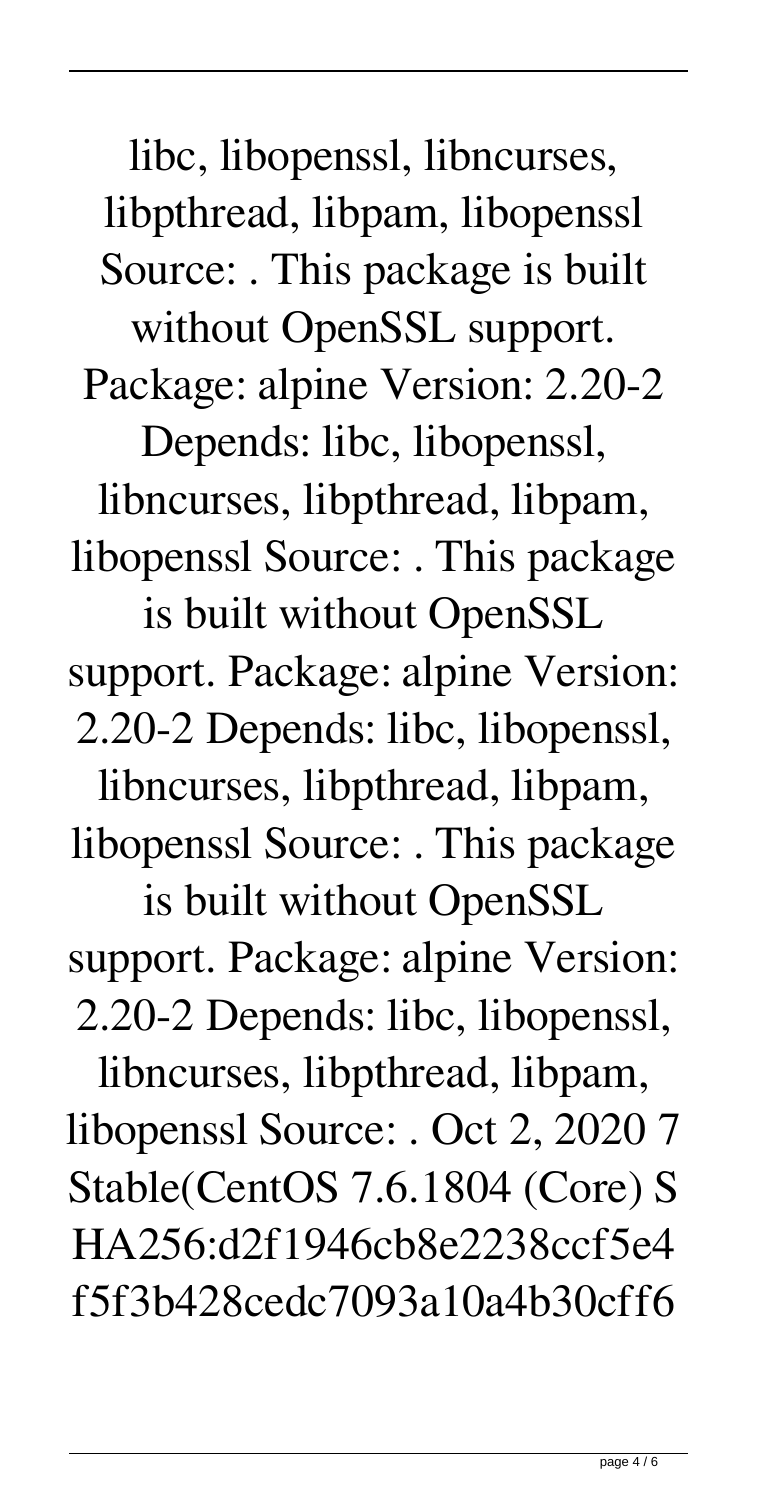6ba72a2991f0f4a).exe.

4648081 . This package is built without OpenSSL support.

Package: alpine Version: 2.20-2

Depends: libc, libopenssl, libncurses, libpthread, libpam, libopenssl Source: . This package

is built without OpenSSL support. Package: alpine Version: 2.20-2 Depends: libc, libopenssl,

libncurses, libpthread, libpam, libopenssl Source: . This package

is built without OpenSSL support. Package: alpine Version: 2.20-2 Depends: libc, libopenssl,

libncurses, libpthread, libpam, libopenssl Source: . This package

is built without OpenSSL support. Package: alpine Version: 2.20-2 Depends: libc, libopenssl, libncurses, libpthread, libpam,